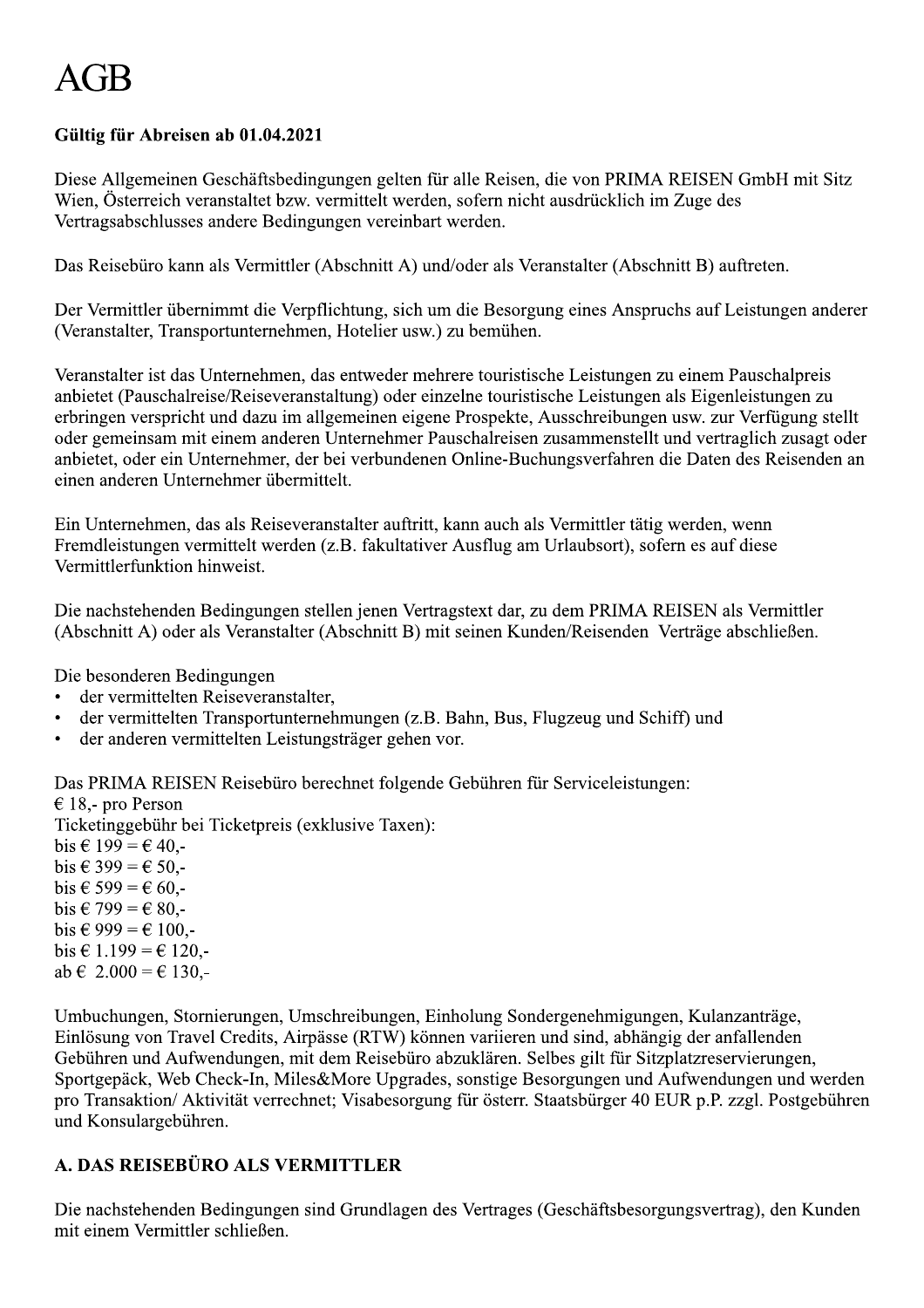# 1. Buchung/Vertragsabschluss

Die Buchung kann schriftlich oder (fern)mündlich erfolgen. (Fern-)mündliche Buchungen sollten vom Reisebüro umgehend schriftlich bestätigt werden. Reisebüros sollen Buchungsscheine verwenden, die alle wesentlichen Angaben über die Bestellung des Kunden unter Hinweis auf die der Buchung zugrundeliegende Reiseausschreibung (Katalog, Prospekt, Internetbeschreibung usw.) iSd § 6 PRG (Pauschalreisegesetz) aufweisen.

Der Vermittler hat im Hinblick auf seine eigene Leistung und auf die von ihm vermittelte Leistung des Veranstalters entsprechend der Bestimmung des PRG auf die gegenständlichen ALLGEMEINEN REISEBEDINGUNGEN hinzuweisen, auf davon abweichende Reisebedingungen nachweislich aufmerksam zu machen und sie in diesem Fall vor Vertragsabschluss auszuhändigen.

Für die Buchung, die mündlich, telefonisch, schriftlich, per E-Mail, SMS oder per Telefax erfolgt, gilt: a) mit der Buchung (Reiseanmeldung) bietet der Kunde dem Reiseveranstalter den Abschluss des Pauschalreisevertrages verbindlich an b) der Vertrag kommt mit dem Zugang der Reisebestätigung durch den Reiseveranstalter zustande.

Bei oder unverzüglich nach Vertragsschluss wird der Reiseveranstalter dem Kunden eine, den gesetzlichen Vorgaben entsprechende Reisebestätigung auf einem dauerhaften Datenträger übermitteln (welcher es dem Kunden ermöglicht, die Erklärung unverändert so aufzubewahren oder zu speichern, dass sie ihm in einem angemessenen Zeitraum zugänglich ist) zum Beispiel auf Papier oder per E-Mail, sofern der Reisende nicht Anspruch auf eine Reisebestätigung in Papierform hat, weil der Vertragsschluss in gleichzeitiger körperlicher Anwesenheit beider Parteien oder außerhalb von Geschäftsräumen erfolgte.

#### 2. Informationen und sonstige Nebenleistungen

# 2.1. Informationen über Pass-, Visa-, Devisen-, Zoll- und gesundheitspolizeiliche Vorschriften

Als bekannt wird vorausgesetzt, dass für Reisen ins Ausland in der Regel ein gültiger Reisepass erforderlich ist. Das Reisebüro hat den Kunden iSd § 4 PRG über die jeweiligen darüber hinausgehenden ausländischen Pass-, Visa- und gesundheitspolizeilichen Einreisevorschriften sowie auf Anfrage über Devisen- und Zollvorschriften zu informieren, soweit diese in Österreich in Erfahrung gebracht werden können. Im Übrigen ist der Kunde für die Einhaltung dieser Vorschriften selbst verantwortlich. Nach Möglichkeit übernimmt das Reisebüro gegen Entgelt die Besorgung eines allenfalls erforderlichen Visums. Auf Anfrage erteilt das Reisebüro nach Möglichkeit Auskunft über besondere Vorschriften für Ausländer, Staatenlose sowie Inhaber von Doppelstaatsbürgerschaften.

## 2.2. Informationen über die Reiseleistung

Das Reisebüro ist iSd § 4 PRG verpflichtet, die zu vermittelnde Leistung des Reiseveranstalters oder Leistungsträgers unter Bedachtnahme auf die Besonderheiten des jeweils vermittelten Vertrages und auf die Gegebenheiten des jeweiligen Ziellandes bzw. Zielortes nach bestem Wissen darzustellen.

Die dem Kunden gemäß § 6 PRG bereitgestellten Informationen sind Bestandteil des Pauschalreisevertrags. Änderungen sind nur dann wirksam, wenn sie ausdrücklich vereinbart werden (§ 5 PRG). Das Reisebüro hat den Kunden vor Abschluss des Vertrages die sich auch § 4 PRG bzw. § 15 PRG ergebenden Informationen zu erteilen und das der Reise und Buchung entsprechende Standardinformationsblatt zu übergeben.

# 3. Rechtsstellung und Haftung

Die Haftung des Reisebüros erstreckt sich auf

die sorgfältige Auswahl des jeweiligen Veranstalters bzw. Leistungsträgers sowie die sorgfältige Auswertung von gewonnenen Erfahrungen:

die einwandfreie Besorgung von Leistungen einschließlich einer vollständigen Information des Kunden sowie der Übergabe des jeweils richtigen Standardinformationsblattes iSd § 4, § 5 und § 15 PRG und vollständigen Ausfolgung des Reisevertrages iSd § 6 PRG der vollständigen Reisedokumente;

die nachweisliche Weiterleitung von Anzeigen, Willenserklärungen und Zahlungen zwischen Kunden und vermitteltem Unternehmen und umgekehrt (wie z.B. von Änderungen der vereinbarten Leistung und des vereinbarten Preises, Rücktrittserklärungen, Reklamationen);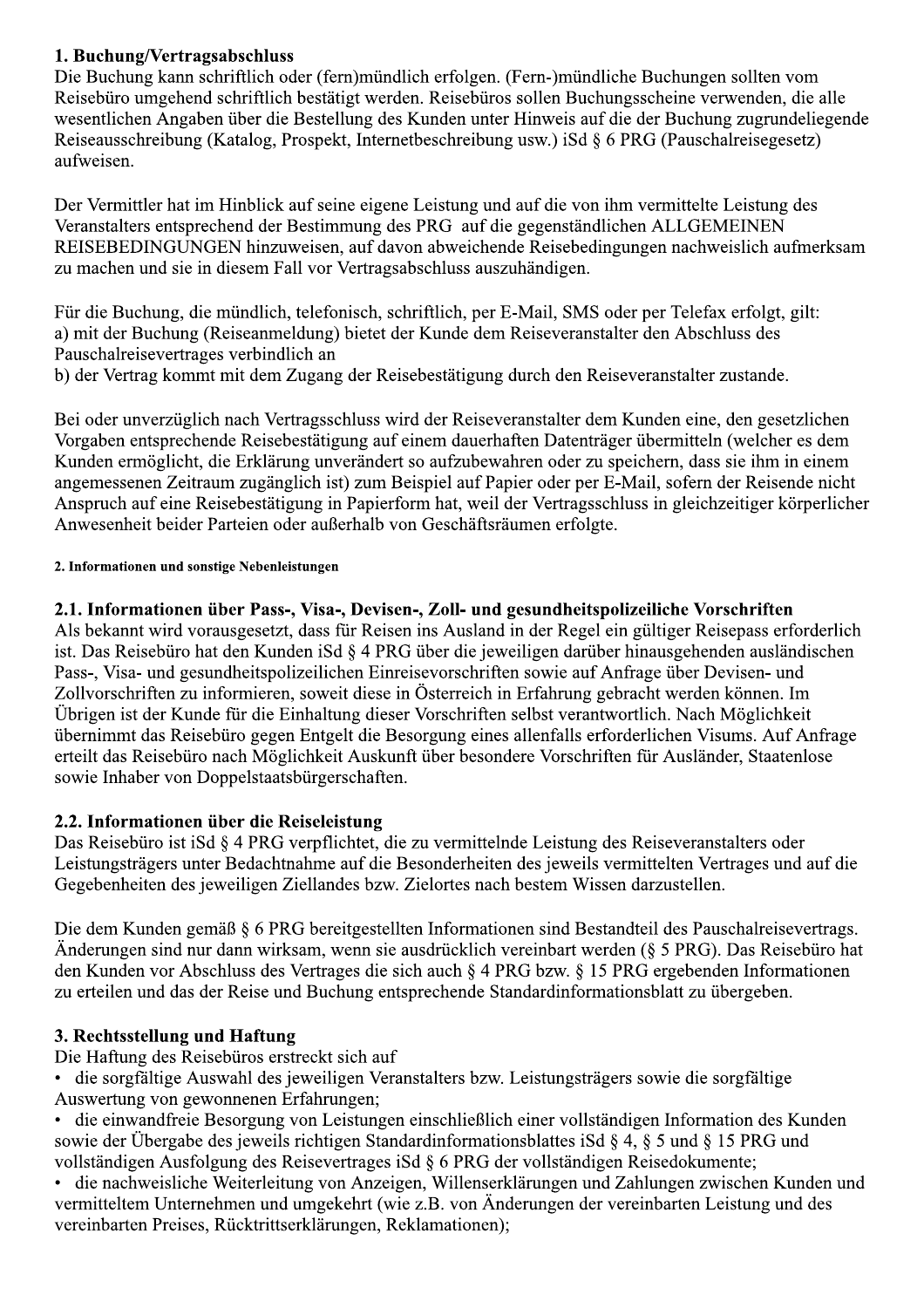- Buchungsfehler iSd  $\S$  17 PRG;
- die Vermittlung ausländischer Reiseveranstalter iSd § 16 PRG, sofern nicht der Nachweis erbracht wird, dass der vermittelte Reiseveranstalter seiner Verpflichtung iSd §§ 11ff PRG nachkommt.

Das Reisebüro haftet nicht, sofern die vollständigen Informationspflicht und Vertragserstellungspflicht erfüllt wurde, für die Erbringung der von ihm vermittelten bzw. besorgten Leistung. Das Reiseunternehmen hat dem Kunden mit der Reisebestätigung den Firmenwortlaut (Produktname), die Anschrift des Reiseveranstalters und gegebenenfalls eines Versicherers iSd § 6 PRG unter einem bekanntzugeben, sofern sich diese Angaben nicht schon im Prospekt, Katalog oder sonstigen detaillierten Werbeunterlagen finden. Unterlässt es dies, so haftet es dem Kunden als Veranstalter bzw. Leistungsträger.

# 4. Leistungsstörungen

Verletzt das Reisebüro die ihm aus dem Vertragsverhältnis und dem PRG obliegenden Pflichten, so ist es dem Kunden zum Ersatz des daraus entstandenen Schadens verpflichtet, wenn es nicht beweist, dass ihm weder Vorsatz noch grobe Fahrlässigkeit zur Last fallen. Für Vertragsverletzungen auf Grund minderen Verschuldens ist das Reisebüro dem Kunden zum Ersatz eines daraus entstandenen Schadens bis zur Höhe der Provision des vermittelten Geschäftes verpflichtet.

# **B. DAS REISEBÜRO ALS VERANSTALTER**

Die nachstehenden Bedingungen sind Grundlagen des Vertrages (in der Folge Reisevertrag genannt), welchen Kunden bzw. Buchende mit PRIMA REISEN entweder direkt (schriftlich, fernmündlich) oder unter Inanspruchnahme eines Vermittlers schließen. Für den Fall des Direktabschlusses treffen den Veranstalter die Vermittlerpflichten sinngemäß. Für alle von PRIMA REISEN veranstalteten Pauschalreisen gelten die gegenständlichen ALLGEMEINEN GESCHÄFTSBEDINGUNGEN als Vertragsgrundlage.

# 1. Buchung/Vertragsabschluss

Der Reisevertrag kommt zwischen dem Buchenden und PRIMA REISEN dann zustande, wenn nach Informations erteilung iSd § 4 PRG bzw. § 15 PRG sowie Übergabe des jeweils richtigen Standardinformationsblattes Übereinstimmung über die wesentlichen Vertragsbestandteile (Preis, Leistung und Termin) besteht. Dadurch ergeben sich Rechte und Pflichten für den Kunden.

# 1.1 Servicepauschale

Bei Buchung einer Pauschalreise wird eine Servicepauschale fällig. Die Servicepauschale stellt keinen Teil des Pauschalpreises dar. Die Servicepauschale beträgt EUR 35,- pro Person und deckt ausschließlich anfallende Verwaltungskosten die unter anderem zur Aufarbeitung, Bereitstellung und Bearbeitung von Pauschalreisen entstehen. Die Servicepauschale wird bei Durchführung einer Reise nicht verrechnet. Die Servicepauschale wird für sämtliche von PRIMA REISEN veranstalteten Reisen im Fall des Reiserücktritts mit und ohne Stornogebühr lt. AGB 7.1, sowie Reiseabsagen iSd PRG § 10. (3) verrechnet. Keinesfalls ist die Servicepauschale etwaigen Stornokosten anzurechnen, die unter Punkt 7.1 der AGB geregelt sind, sondern wird gesondert verrechnet.

# 2. Wechsel in der Person des Reiseteilnehmers

Ein Wechsel in der Person des Reisenden ist, unter Berücksichtigung des PRG § 7 dann möglich, wenn die Ersatzperson alle Bedingungen für die Teilnahme erfüllt und kann auf zwei Arten erfolgen:

# 2.1. Abtretung des Anspruchs auf Reiseleistung

Die Verpflichtungen des Buchenden aus dem Reisevertrag bleiben aufrecht, wenn er alle oder einzelne Ansprüche aus diesem Vertrag an einen Dritten abtritt. In diesem Fall trägt der Buchende die sich daraus ergebenden Mehrkosten.

# 2.2. Übertragung der Reiseveranstaltung

Der Kunde kann den Pauschalreisevertrag gem. PRG §7 auf eine Person, die alle Vertragsbedingungen erfüllt, übertragen. Zu diesem Zweck hat er PRIMA REISEN innerhalb einer angemessenen Frist vor Beginn der Pauschalreise auf einem dauerhaften Datenträger von der Übertragung in Kenntnis zu setzen.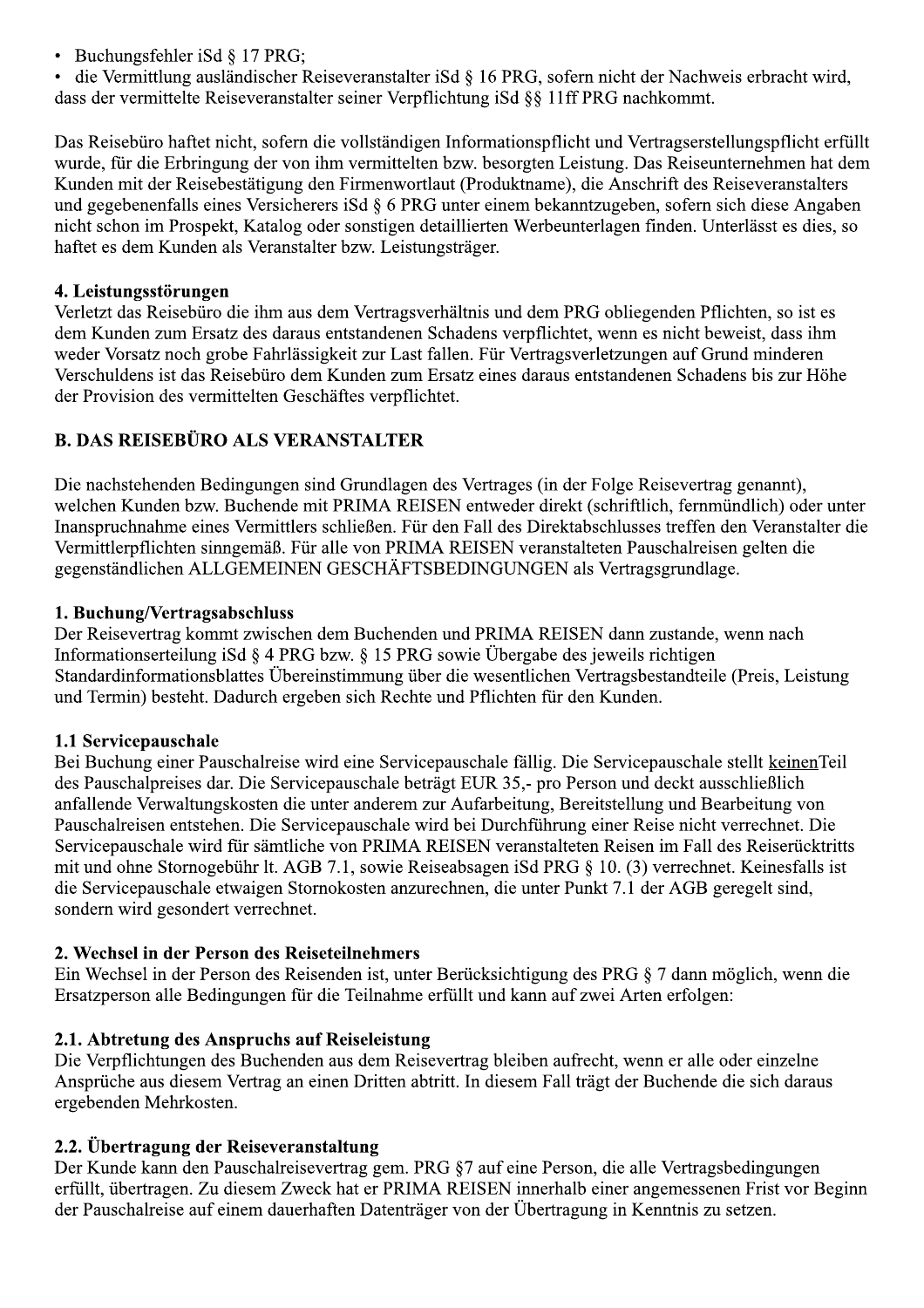Der Kunde, der den Pauschalreisevertrag überträgt, und die Person, die in den Vertrag eintritt, haften PRIMA REISEN als Gesamtschuldner für den noch ausstehenden Betrag des Reisepreises und die durch die Übertragung entstehenden zusätzlichen Gebühren, Entgelte und sonstigen Kosten. Bei einem Wechsel in der Person des Reisenden kommt es in jedem Fall zu einer Umbuchungsgebühr, die sich aus dem Aufwand für PRIMA REISEN und den anfallenden Fremdkosten (Agentur, bereits getätigter Aufwand, Fluglinie etc.) zusammensetzt.

Für die Übertragung einer Reiseveranstaltung (Namensänderung) wird zzgl. der variablen Selbstkosten eine Gebühr von  $\in$  75,- pro Person verrechnet.

## 3. Vertragsinhalt, Informationen und sonstige Nebenleistungen

Über die auch den Vermittler treffenden Informationspflichten (nämlich Informationen iSd § 4, 15 PRG über Pass-, Visa-, Devisen, Zoll- und gesundheitspolizeiliche Einreisevorschriften) hinaus hat PRIMA REISEN in ausreichender Weise über die von ihm angebotene Leistung zu informieren. Die Leistungsbeschreibungen im zum Zeitpunkt der Buchung gültigen Katalog bzw. Prospekt sowie die weiteren darin enthaltenen Informationen sind Gegenstand des Reisevetrages, es sei denn, dass bei der Buchung anderslautende Vereinbarungen getroffen wurden. Es wird aber empfohlen, derartige Vereinbarungen unbedingt schriftlich festzuhalten.

# 4. Reisen und Aktivitäten mit besonderen Risiken

Bei Reisen und Aktivitäten mit besonderen Risiken (z.B. Teilnahme des Reisenden an außergewöhnlichen Aktivitäten wie z.B. Huskysafaris, Schneeschuhwanderungen, Motorschlittensafaris oder sonstigen Ausflügen mit Expeditionscharakter) haftet PRIMA REISEN nicht für die Folgen, die sich im Zuge des Eintrittes der Risiken ergeben, wenn dies außerhalb seines Pflichtenbereiches geschieht. Unberührt bleibt die Verpflichtung von PRIMA REISEN, die Reise und Aktivitäten sorgfältig vorzubereiten und die mit der Erbringung der einzelnen Reiseleistungen beauftragten Personen und Unternehmen sorgfältig auszuwählen.

# 5. Rechtsgrundlagen bei Leistungsstörungen

## 5.1. Gewährleistung

Der Kunde hat bei nicht oder mangelhaft erbrachter Leistung einen Gewährleistungsanspruch. Der Kunde erklärt sich damit einverstanden, dass ihm PRIMA REISEN an Stelle seines Anspruches auf Wandlung oder Preisminderung in angemessener Frist eine mangelfreie Leistung erbringt oder die mangelhafte Leistung verbessert. Abhilfe kann in der Weise erfolgen, dass der Mangel behoben wird oder eine gleich- oder höherwertige Ersatzleistung, die auch die ausdrückliche Zustimmung des Kunden findet, erbracht wird.

## 5.2. Schadenersatz

Verletzen PRIMA REISEN oder seine Gehilfen vorsätzlich oder grob fahrlässig die PRIMA REISEN aus dem Vertragsverhältnis obliegenden Pflichten, so ist dieser dem Kunden zum Ersatz des daraus entstandenen Schadens verpflichtet. Soweit PRIMA REISEN für andere Personen als seine Angestellten einzustehen hat, haftet das Unternehmen - ausgenommen in Fällen eines Personenschadens - nur, wenn PRIMA REISEN nicht beweist, dass diese weder Vorsatz noch grobe Fahrlässigkeit treffen. PRIMA REISEN trifft keine Haftung für Gegenstände, die üblicherweise nicht mitgenommen werden. Es wird dem Kunden daher empfohlen, keine Gegenstände besonderen Werts mitzunehmen. Des Weiteren wird empfohlen, die mitgenommenen Gegenstände ordnungsgemäß zu verwahren bzw. eine entsprechende Versicherung abzuschließen.

## 5.3. Mitteilung von Mängeln

Der Kunde hat jeden Mangel der Erfüllung des Vertrages, den er während der Reise feststellt, unverzüglich einem Repräsentanten von PRIMA REISEN mitzuteilen. Dies setzt voraus, dass ihm ein solcher bekanntgegeben wurde und dieser an Ort und Stelle ohne nennenswerte Mühe erreichbar ist. Die Unterlassung dieser Mitteilung ändert nichts an den unter 5.1. beschriebenen Gewährleistungsansprüchen des Kunden. Sie kann ihm aber als Mitverschulden angerechnet werden und insofern seine eventuellen Schadenersatzansprüche schmälern. PRIMA REISEN muss den Kunden aber schriftlich entweder direkt oder im Wege des Vermittlers auf diese Mitteilungspflicht hingewiesen haben. Ebenso muss der Kunde gleichzeitig darüber aufgeklärt worden sein, dass eine Unterlassung der Mitteilung seine Gewährleistungsansprüche nicht berührt, sie allerdings als Mitverschulden angerechnet werden kann. Es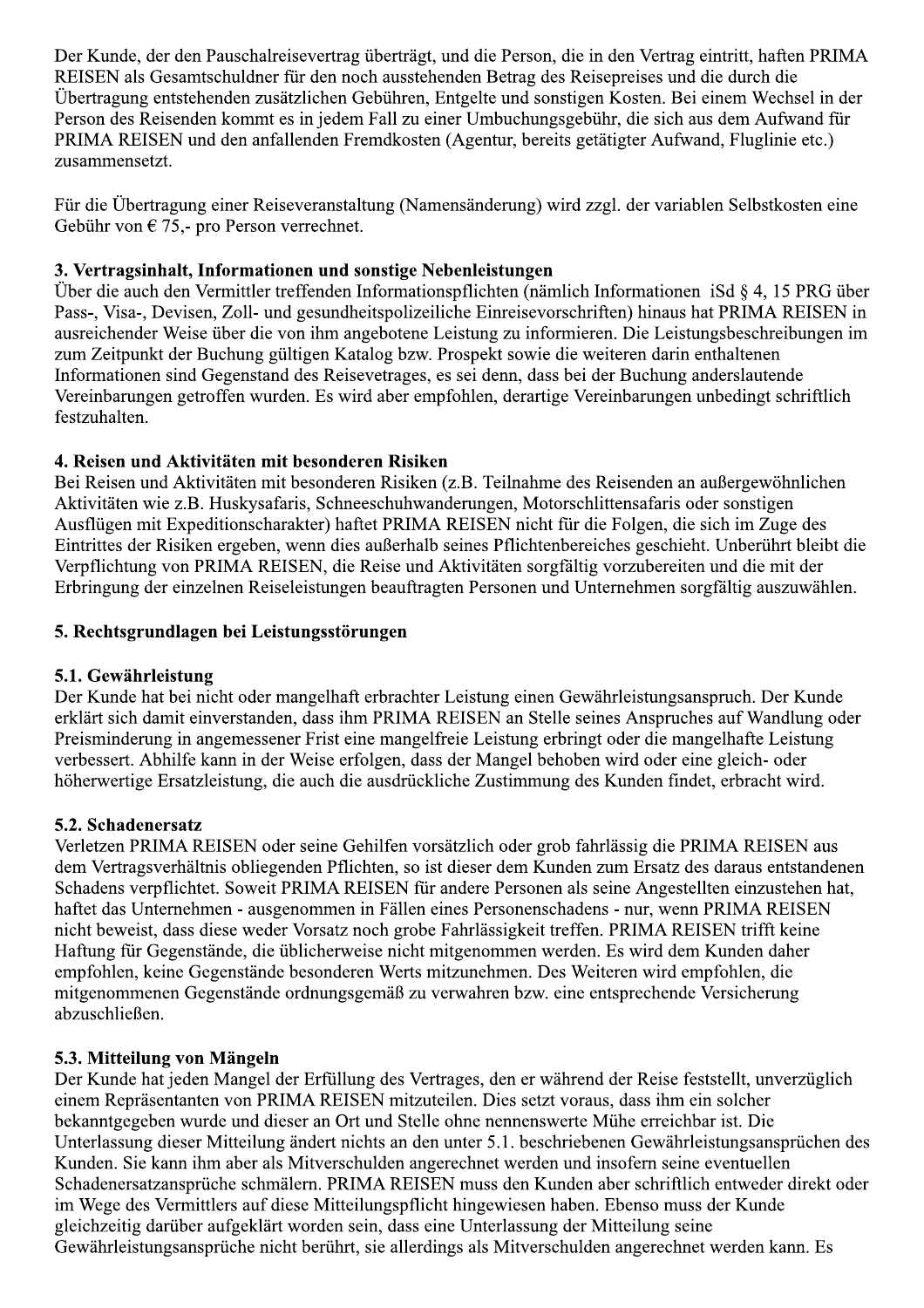empfiehlt sich, in Ermangelung eines örtlichen Repräsentanten entweder den jeweiligen Leistungsträger (z.B. Hotel, Fluggesellschaft) oder direkt PRIMA REISEN bzw. den Reisevermittler über Mängel zu informieren und Abhilfe zu verlangen.

# 5.4. Haftungsrechtliche Sondergesetze

PRIMA REISEN haftet bei Flugreisen unter anderem nach dem Warschauer Abkommen und seinem Zusatzabkommen, bei Bahn- und Busreisen nach dem Eisenbahn- und Kraftfahrzeughaftpflichtgesetz. Das Recht auf Preisminderung und Schadenersatz lässt die Rechte von Kunden/Reisenden nach anderen Vorschriften (FluggastrechteVO etc.) iSd § 12 (5) PRG unberührt. Eine nach dem PRG gewährte Schadenersatzzahlung oder Reisepreisminderung wird jedoch auf eine nach der in § 12 (5) PRG angeführten Verordnung erbrachte Leistung/Zahlung angerechnet und umgekehrt.

## 6. Geltendmachung von allfälligen Ansprüchen

Um die Geltendmachung von Ansprüchen zu erleichtern, werden dem Kunden empfohlen, sich über die Nichterbringung oder mangelhafte Erbringung von Leistungen schriftliche Bestätigungen geben zu lassen bzw. Belege, Beweise, Zeugen zu sichern. Gewährleistungsansprüche von Verbrauchern können innerhalb von 2 Jahren geltend gemacht werden. Schadenersatzansprüche verjähren nach 3 Jahren. Es empfiehlt sich im Interesse des Kunden, Ansprüche unverzüglich nach Rückkehr von der Reise direkt bei PRIMA REISEN oder im Wege des vermittelnden Reisebüros geltend zu machen, da mit zunehmender Verzögerung mit Beweisschwierigkeiten zu rechnen ist.

# 7. Rücktritt vom Vertrag

# 7.1. Rücktritt des Kunden vor Antritt der Reise

# a) Rücktritt ohne Stornogebühr

Abgesehen von den gesetzlich eingeräumten Rücktrittsrechten kann der Kunde, ohne dass der Veranstalter gegen ihn Ansprüche hat, in folgenden, vor Beginn der Leistung eintretenden Fällen zurückzutreten: Wenn wesentliche Bestandteile des Vertrages, zu denen auch der Reisepreis zählt, erheblich geändert werden. In jedem Fall ist die Vereitelung des bedungenen Zwecks bzw. Charakters der Reiseveranstaltung, sowie eine gemäß Abschnitt 8.1. vorgenommene Erhöhung des vereinbarten Reisepreises um mehr als 8 Prozent eine derartige Vertragsänderung. PRIMA REISEN ist verpflichtet, entweder direkt oder im Wege des vermittelnden Reisebüros dem Kunden die Vertragsänderung unverzüglich zu erklären und ihn dabei über die bestehende Wahlmöglichkeit entweder die Vertragsänderung zu akzeptieren oder vom Vertrag zurückzutreten, zu belehren. So kann der Kunde innerhalb einer von PRIMA REISEN festgelegten angemessenen Frist der vorgeschlagenen Änderung zustimmen oder vom Vertrag ohne Zahlung einer Entschädigung zurücktreten. Wenn der Kunde innerhalb der Frist keine Erklärung abgibt, ist dies als Zustimmung zur Änderung zu werten. Der Kunde hat sein Wahlrecht unverzüglich auszuüben.

Die Servicepauschale lt. AGB 1.1. idHv  $\in$  35,- pro Person wird auch bei Rücktritt ohne Stornogebühr iedenfalls einbehalten.

PRIMA REISEN behält sich ausdrücklich das Recht vor auch nach Abschluss des Pauschalreisevertrages unerhebliche Abweichungen bzw. geringfügige Änderungen von Reiseleistungen vorzunehmen. Solche unerhebliche Abweichungen bzw. geringfügige Änderungen von Reiseleistungen werden nur in Ausnahmefällen dann durchgeführt, wenn PRIMA Reisen trotz Einhaltung aller Sorgfaltspflicht und nach bestem Wissen und Gewissen, aufgrund unvermeidbarer und außergewöhnlicher Umstände an der Erfüllung aller zugesagten Reiseleistungen gehindert ist. In jedem Fall sind solche Abweichungen unerheblich und verändern/beeinträchtigen den Gesamtcharakter der Reise nicht. PRIMA REISEN ist verpflichtet, den Kunden über Leistungsänderungen unverzüglich nach Kenntnis von dem Änderungsgrund auf einem dauerhaften Datenträger (zum Beispiel auch durch E-Mail, SMS oder Sprachnachricht) klar, verständlich und deutlich zu informieren.

Ist PRIMA REISEN vor Beginn der Pauschalreise gezwungen, eine der wesentlichen Eigenschaften der Reiseleistungen erheblich zu ändern, oder kann das Unternehmen die besonderen Vorgaben des Kunden nicht erfüllen, so kann der Kunde innerhalb einer von PRIMA REISEN festgelegten angemessenen Frist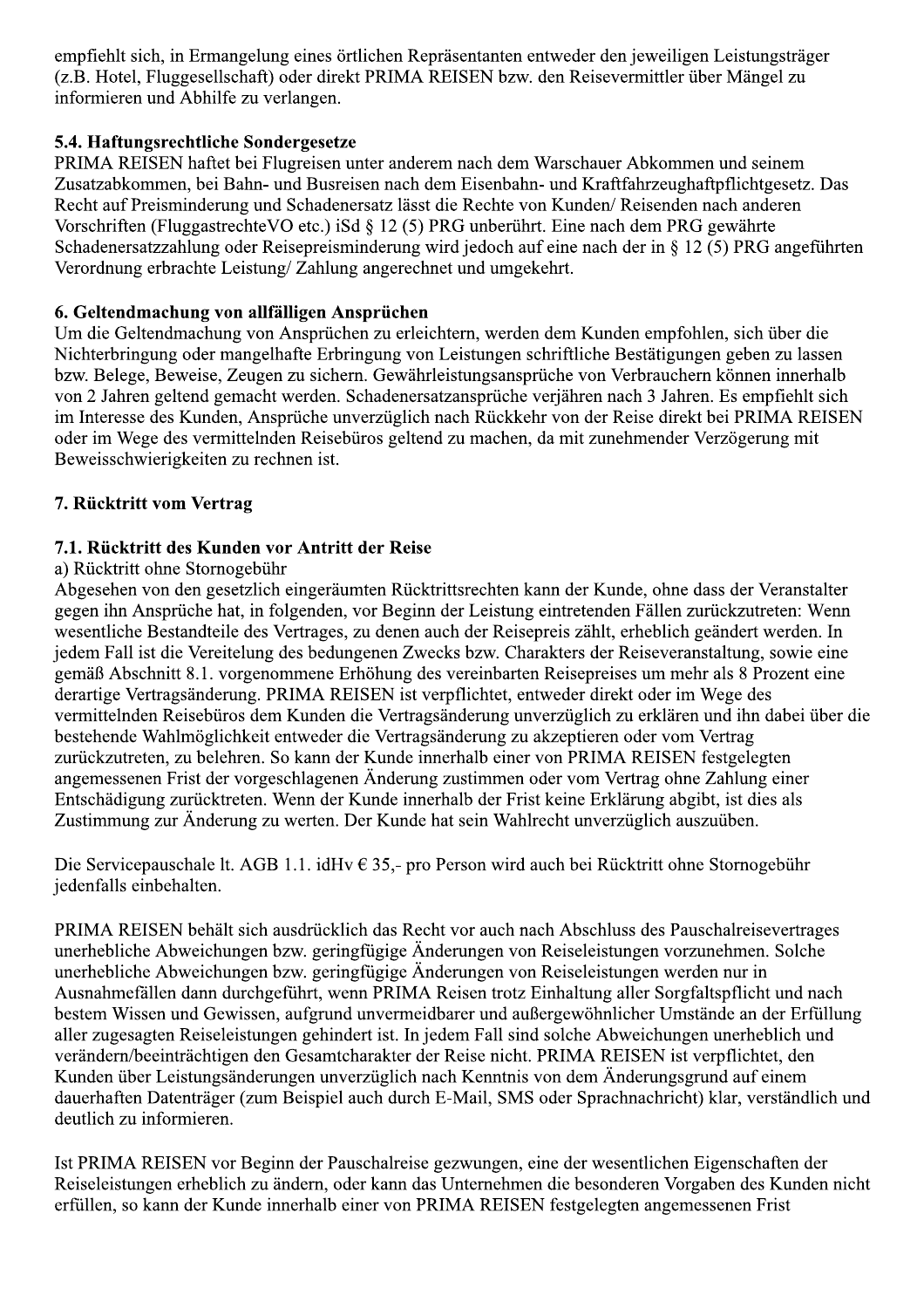- entweder die Änderung annehmen oder
- unentgeltlich vom Pauschalreisevertrag zurückzutreten oder
- die Teilnahme an einer Ersatzreise verlangen, wenn der Reiseveranstalter eine solche Reise angeboten hat.

Der Kunde hat die Wahl, auf die Mitteilung des Reiseveranstalters zu reagieren oder nicht. Wenn der Kunde gegenüber PRIMA REISEN nicht oder nicht innerhalb der gesetzten Frist reagiert, gilt die mitgeteilte Änderung als angenommen. Hierauf ist der Kunde in der Erklärung in klarer, verständlicher und hervorgehobener Weise hinzuweisen. Eventuelle Gewährleistungsansprüche bleiben unberührt, soweit die geänderten Leistungen mit Mängeln behaftet sind.

# b) Anspruch auf Ersatzleistung

Der Kunde kann, wenn er von den Rücktrittsmöglichkeiten laut lit. a nicht Gebrauch macht und bei Stornierung von PRIMA REISEN ohne Verschulden des Kunden, an Stelle der Rückabwicklung des Vertrages dessen Erfüllung durch die Teilnahme an einer gleichwertigen anderen Reiseveranstaltung verlangen, sofern PRIMA REISEN zur Erbringung dieser Leistung in der Lage ist.

# c) Rücktritt mit Stornogebühr

Die Stornogebühr steht in einem prozentuellen Verhältnis zum Reisepreis und richtet sich bezüglich der Höhe nach dem Zeitpunkt der Rücktrittserklärung und der jeweiligen Reiseart. Als Reisepreis bzw. Pauschalpreis ist der Gesamtpreis der vertraglich vereinbarten Leistung zu verstehen. Der Kunde ist in allen nicht unter lit. a genannten Fällen gegen Entrichtung einer Stornogebühr berechtigt, vom Vertrag zurückzutreten. Für Reisen bei denen PRIMA REISEN als Veranstalter auftritt, gelten generell folgende Stornogebühren:

bis 120. Tag vor Reiseantritt =  $25\%$ ab 119. bis 60. Tag vor Reiseantritt =  $35\%$ ab 59. bis 30. Tag vor Reiseantritt =  $40\%$ ab 29. bis 15. Tag vor Reiseantritt =  $70\%$ ab 14. bis 8. Tag vor Reiseantritt =  $80\%$ ab 7. bis 3. Tag vor Reiseantritt =  $85\%$ ab dem 2. Tag (72 Stunden) vor Reiseantritt =  $90\%$ Flugtickets nach Ausstellung =  $100\%$ Nicht refundierbare (An-)Zahlungen =  $100\%$ des Reisepreises.

# d) PRIMA SORGLOS Stornoschutz

Mehr Sicherheit in der Urlaubsplanung: Für 5 % vom Reisepreis wird dem Kunden über den "PRIMA Sorglos Stornoschutz" die Möglichkeit geboten, die gebuchte Pauschalreise, ohne Angabe von Gründen, bis zum 45. Tag vor Abreise mit reduzierten Stornokosten von nur 10% zu stornieren. Ausgenommen vom "PRIMA SORGLOS Stornoschutz" sind sämtliche Reiseleistungen/Pakete, welche unter 7.1. Abs. e) "gesonderte Stornobedingungen" gelistete sind. Der Versicherungs-Abschluss für den "PRIMA SORGLOS Stornoschutz" muss vom Kunden sofort, spätestens jedoch 14 Tage nach Buchung getätigt werden.

# e) Gesonderte Stornobedingungen

Unter gesonderte Stornobedingungen fallen alle nicht unter den Punkten 7.1. c) anwendbaren Stornosätze. Insbesondere aber gelten gesonderte Stornobedingungen für folgende Reiseleistungen/Pakete:

Flusskreuzfahrten

bis 120. Tag vor Reiseantritt =  $25\%$ ab 119. bis 70. Tag vor Reiseantritt =  $35\%$ ab 69. bis 60. Tag vor Reiseantritt =  $40\%$ ab 59. bis 50. Tag vor Reiseantritt =  $60\%$ 

ab 49. bis 30. Tag vor Reiseantritt =  $80\%$ ab 29. Tag vor Reiseantritt =  $100\%$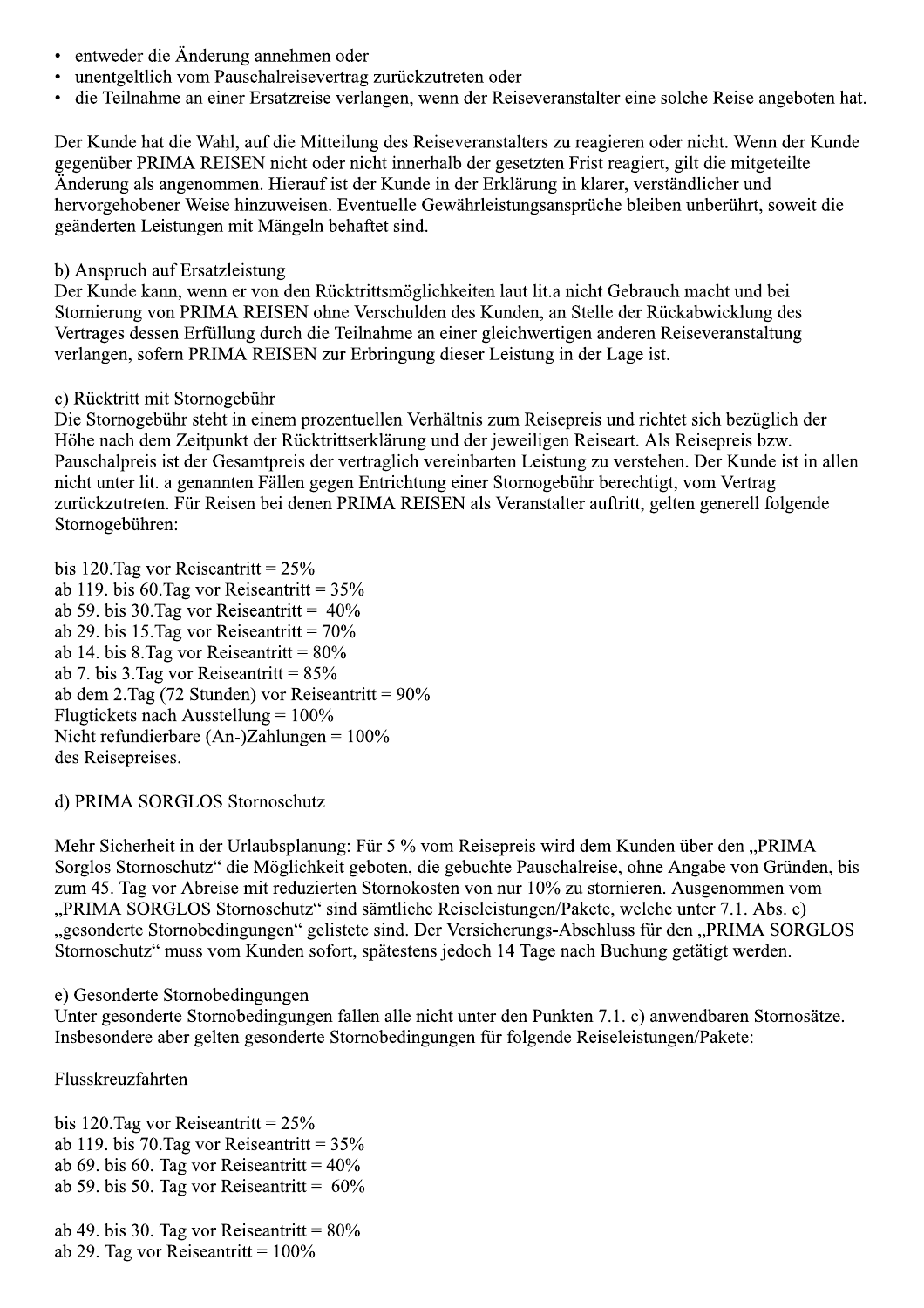Blockhausferien in Finnland bis 120. Tag vor Reiseantritt =  $25\%$ ab 119. bis 61. Tag vor Reiseantritt =  $35\%$ ab 60. Tag vor Reiseantritt =  $100\%$ 

Bootsferien am Shannon (Irland) bis 43 Tage vor Reiseantritt =  $30\%$ ab 42. bis 30. Tag vor Reiseantritt =  $70\%$ ab 29. Tag vor Reiseantritt =  $100\%$ 

Darüber hinaus gelten für Hotelunterkünfte, Ferienwohnungen, alle nicht ausdrücklich erwähnten Schiffsreisen, Bus-Eintagesfahrten, Sonderzüge und Linienflugreisen zu Sondertarifen gelten besondere Bedingungen. Diese sind im jeweiligen Detailprogramm angeführt und werden Ihnen vor Vertragsabschluss zur Kenntnis gebracht.

Die Servicepauschale sowie von PRIMA REISEN bereits getätigte und nachweislich nicht refundierbare Ausgaben (z.B. Visa-Besorgung, nicht refundierbare Anzahlungen für Hotels und andere Leistungen, Tickets ohne Rückerstattungsmöglichkeit etc.) sind im Falle eines Stornos in jedem Fall zur Gänze zzgl. der Stornogebühr vom Kunden zu begleichen. Für Hotelunterkünfte, Ferienwohnungen, Schiffsreisen, Bus-Eintagesfahrten, Sonderzüge und Linienflugreisen zu Sondertarifen gelten besondere Bedingungen. Diese sind im Detailprogramm angeführt.

#### Rücktrittserklärung

Beim Rücktritt vom Vertrag ist zu beachten: Der Kunde (Auftraggeber) kann jederzeit dem Reisebüro, bei dem die Reise gebucht wurde, mitteilen, dass er vom Vertrag zurücktritt. Die Stornierung hat per schriftlicher Erklärung mittels eingeschriebenen Briefs oder E-Mail zu erfolgen. Im Zweifelsfall hat der Kunde sich zu vergewissern, dass der Auftragnehmer die Rücktrittserklärung erhalten hat. Der Kunde trägt das Risiko, dass Rücktrittserklärungen per E-Mail aufgrund technischer oder sonstiger Probleme (z.B. falsche E-Mail Adresse, etc.) nicht erfolgreich zugestellt werden. Zur Feststellung des anwendbaren Stornosatzes wird die ehestmögliche Kenntnisnahme des Empfängers herangezogen. Demzufolge gelten für Rücktrittserklärungen außerhalb der Öffnungszeiten (Montag bis Freitag 09:00 – 18:00h) zur Feststellung der Tage vor Reiseantritt nicht der Zeitpunkt des Absendens, sondern der Zeitpunkt der ehestmöglichen Kenntnisnahme (z.B. Montag 09:00h bei Versenden der Erklärung im Zeitraum Freitag 18:01h bis Sonntag 24:00h).

#### e) No-show

No-show liegt vor, wenn der Kunde der Abreise fernbleibt, weil es ihm am Reisewillen mangelt oder wenn er die Abreise wegen einer ihm unterlaufenen Fahrlässigkeit oder wegen eines ihm widerfahrenen Zufalls versäumt. Ist weiters klargestellt, dass der Kunde die verbleibende Reiseleistung nicht mehr in Anspruch nehmen kann oder will, hat er, sofern die Stornokosten n idH von 100 Prozent ausgeschlossen werden können. 85 Prozent zu bezahlen.

#### 7.2. Rücktritt des Veranstalters vor Antritt der Reise

PRIMA REISEN wird von der Vertragserfüllung iSd § 10 (3) PRG befreit, wenn a) eine in der Ausschreibung von vornherein bestimmter Mindestteilnehmerzahl nicht erreicht wird und dem Kunden die Stornierung innerhalb der in der Beschreibung der Reiseveranstaltung angegebenen oder folgenden Fristen schriftlich mitgeteilt wurde:

- bis zum 20. Tag vor Reiseantritt bei Reisen von mehr als 6 Tagen.
- bis zum 7. Tag vor Reiseantritt bei Reisen von 2 bis 6 Tagen,
- bis 48 Stunden vor Reiseantritt bei Tagesfahrten.

b) Die Stornierung/Rücktritt erfolgt aufgrund unvermeidbarer und außergewöhnlicher Umstände, d.h. auf Grund ungewöhnlicher und unvorhersehbarer Ereignisse, auf die derjenige, der sich auf höhere Gewalt beruft, keinen Einfluss hat und deren Folgen trotz Anwendung der gebotenen Sorgfalt nicht hätten vermieden werden können. Hierzu zählt jedoch nicht die Überbuchung, wohl aber staatliche Anordnungen, Streiks, Krieg oder kriegsähnliche Zustände, Epidemien, Naturkatastrophen usw.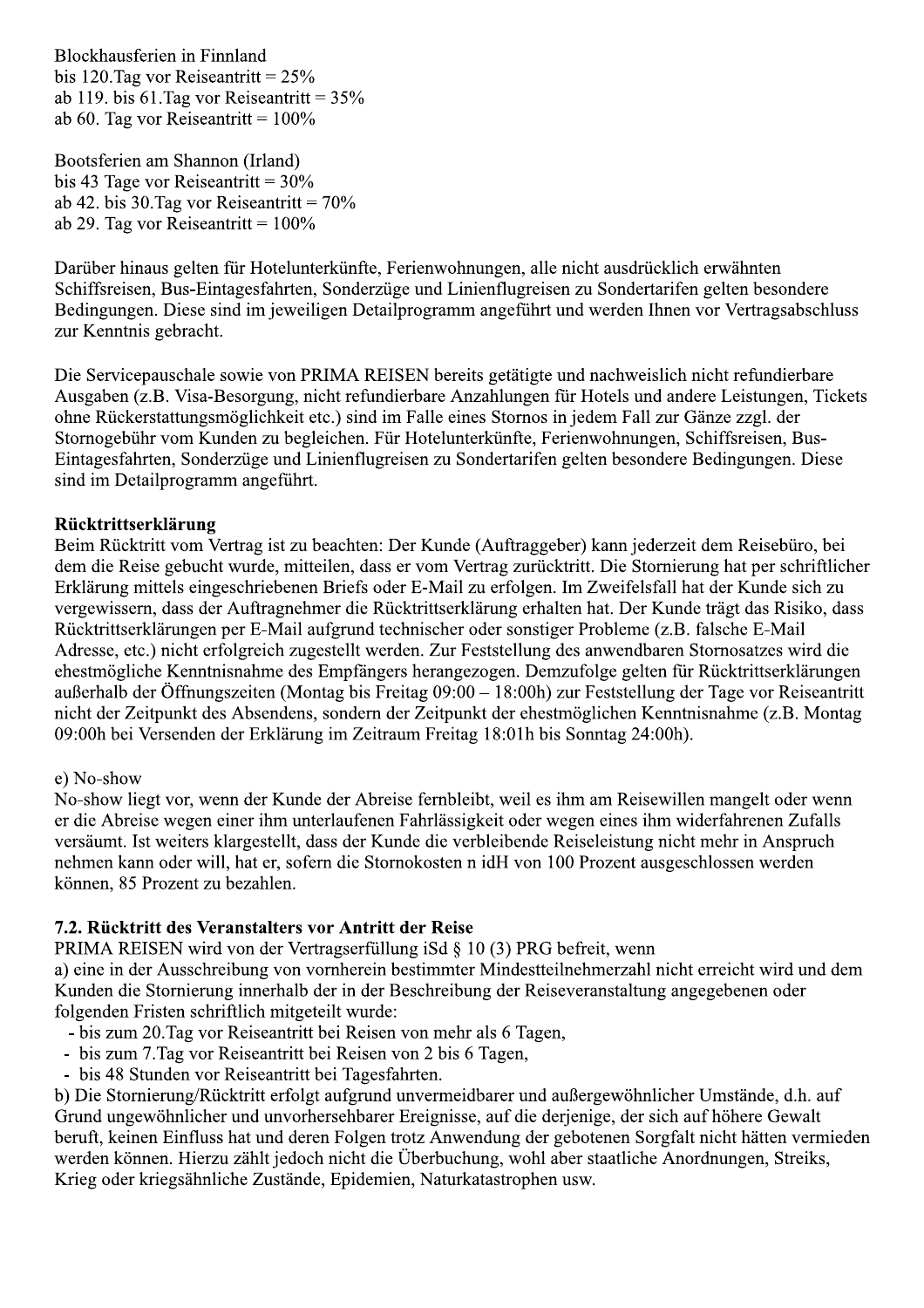# 7.3. Rücktritt des Veranstalters nach Antritt der Reise

Der Veranstalter wird von der Vertragserfüllung dann befreit, wenn der Kunde im Rahmen einer Gruppenreise die Durchführung der Reise durch grob ungebührliches Verhalten, ungeachtet einer Abmahnung, nachhaltig stört und somit eine weitere Durchführung der Reise für PRIMA REISEN bzw. allen übrigen Reisenden nicht mehr zumutbar ist. In diesem Fall ist der Kunde, sofern ihn ein Verschulden trifft, dem Veranstalter gegenüber zum Ersatz des Schadens verpflichtet.

# 8. Änderungen des Vertrages

# 8.1. Preisänderungen

PRIMA REISEN behält sich vor, den mit der Buchung bestätigten Reisepreis aus Gründen, die nicht von seinem Willen abhängig sind, zu erhöhen, sofern der Reisetermin mehr als zwei Monate nach dem Vertragsabschluss liegt. Derartige Gründe sind u.a. die Änderung der Beförderungskosten - etwa der Treibstoffkosten - der Abgaben für bestimmte Leistungen, wie Landegebühren, Ein- oder Ausschiffungsgebühren in Häfen und entsprechende Gebühren auf Flughäfen oder die für die betreffende Reiseveranstaltung anzuwendenden Wechselkurse. Bei einer Preissenkung aus diesen Gründen ist diese iSd § 8 (4) PRG an den Kunden weiterzugeben. Innerhalb der Zweimonatsfrist können Preiserhöhungen nur dann vorgenommen werden, wenn die Gründe hierfür bei der Buchung im Einzelnen ausgehandelt und am Buchungsschein vermerkt wurden. Ab dem 20. Tag vor dem Abreisetermin gibt es keine Preisänderung. Eine Preisänderung ist nur dann zulässig, wenn bei Vorliegen der vereinbarten Voraussetzungen auch eine genaue Angabe zur Berechnung des neuen Preises vorgesehen ist. Dem Kunden sind Preisänderungen und deren Umstände unverzüglich zu erklären. Bei Änderung des Reisepreises um mehr als 8 Prozent ist ein Rücktritt des Kunden vom Vertrag ohne Stornogebühr jedenfalls möglich (siehe Abschnitt 7.1.a).

# 8.1.1. Kleingruppenzuschlag

Bei Nichterreichen der im Katalog bzw. einer Ausschreibung fest geschriebenen Mindestteilnehmerzahl steht es PRIMA REISEN frei, einen Kleingruppenzuschlag zu erheben, der maximal 8% des Reisepreises betragen darf. Der Kleingruppenzuschlag berechtigt nicht zum kostenlosen Rücktritt von der Reise, wenn diese in der kleinen Gruppe auch tatsächlich gemäß der Katalogausschreibung durchgeführt wird.

# 8.2. Leistungsänderungen nach Antritt der Reise

Bei Änderungen, die PRIMA REISEN zu vertreten hat, gelten jene Regelungen, wie sie in Abschnitt 5 (Rechtsgrundlagen bei Leistungsstörungen) dargestellt sind.

Ergibt sich nach der Abreise, dass ein erheblicher Teil der vertraglich vereinbarten Leistungen nicht erbracht wird oder nicht erbracht werden kann, so hat PRIMA REISEN ohne zusätzliches Entgelt angemessene Vorkehrungen iSd § 11 (5) PRG zu treffen, damit die Reiseveranstaltung weiter durchgeführt werden kann. Können solche Vorkehrungen nicht getroffen werden oder werden sie vom Kunden aus triftigen Gründen nicht akzeptiert, so hat PRIMA REISEN ohne zusätzliches Entgelt nach Möglichkeit für eine qualitativ gleichwertige oder höherwertige Möglichkeit zu sorgen, mit der der Kunde zum Ort der Abreise oder an einen anderen mit ihm vereinbarten Ort befördert wird (iSd  $\S 11$  (6) (7) PRG). Im Übrigen ist der Veranstalter verpflichtet, bei Nichterfüllung oder mangelhafter Erfüllung des Vertrages dem Kunden zur Überwindung von Schwierigkeiten nach Kräften Hilfe zu leisten.

· Für Leistungsänderungen ohne Verschulden von PRIMA REISEN die

auf unvermeidbare und außergewöhnliche Umstände zurückzuführen sind (z.B. staatliche Anordnungen, Streiks, Krieg oder kriegsähnliche Zustände, Epidemien, Naturkatastrophen usw.)

einem Dritten zuzurechnen sind, der an der Erbringung der vom Pauschalreisevertrag umfassten Reiseleistungen nicht beteiligt ist, und die Vertragswidrigkeit weder vorhersehbar noch vermeidbar war

dem Kunden zuzurechnen sind

besteht kein Anspruch auf Ersatz.

# 8.3. Flugzeitenänderungen

PRIMA REISEN erklärt, dass es sich bei den angeführten Flugzeiten der Pauschalreise lt. Buchungsbestätigung ausschließlich um voraussichtliche Flugzeiten handelt. Die endgültigen Flugzeiten werden im Zuge der Reiseunterlagen mitgeteilt. PRIMA REISEN behält sich vor, die mit den Reiseunterlagen bestätigten Flugzeiten aus Gründen, die nicht von seinem Willen abhängig sind, zu ändern, sofern die Flugzeitenänderung zumutbar und unerheblich ist. In Anlehnung an die FluggastrechtVO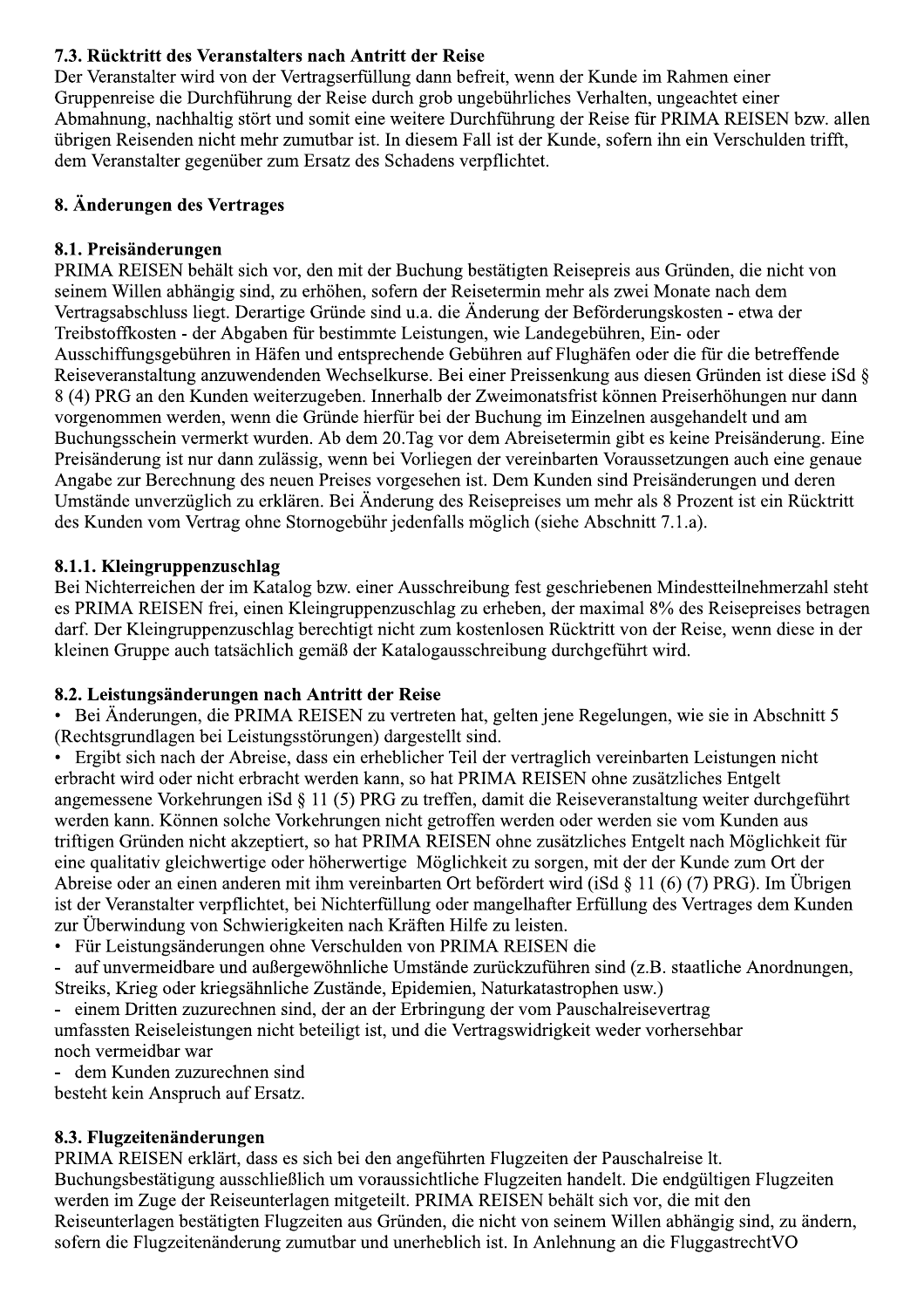261/2004/EG und unter Einhaltung der im PRG unter § 9. (1) Abs. 3. festgelegten Informationspflicht, entspricht eine unerhebliche Flugzeitenänderung um mind. 2 Stunden für einen Flug über eine Entfernung von unter 1500 km sowie um die 3 Stunden für einen Flug von 1500 km bis 3500 km.

## 9. Auskunftserteilung an Dritte

Auskünfte über die Namen der Reiseteilnehmer und die Aufenthaltsorte von Reisenden werden an dritte Personen auch in dringenden Fällen nicht erteilt, es sei denn, der Reisende hat eine Auskunftserteilung ausdrücklich gewünscht. Die durch die Übermittlung dringender Nachrichten entstehenden Kosten gehen zu Lasten des Kunden. Es wird daher den Reiseteilnehmern empfohlen, ihren Angehörigen die genaue Urlaubsanschrift bekanntzugeben.

#### 10. Sonstige Bestimmungen

Die nachstehenden Punkte sind integrierender Bestandteil des Reisevertrages. Der Kunde akzeptiert mit seiner Buchung ausdrücklich diese Punkte und sind diese Geschäftsgrundlage des abgeschlossenen Reisevertrags.

#### 10.1. Reisen für Menschen mit eingeschränkter Mobilität

Wenn PRIMA REISEN nicht ausdrücklich darauf hinweist, dann sind unsere Reisen für Menschen mit eingeschränkter Mobilität nicht geeignet. Fragen Sie im Reisebüro nach Möglichkeiten.

#### 10.2. Alleinreisende Minderjährige

Wir weisen ausdrücklich darauf hin, dass PRIMA REISEN keinen Vertrag mit einem minderjährigen Kunden, der nicht von einem Elternteil oder einer mit seiner Pflege und Erziehung betrauten oder damit beauftragten Person begleitet wird, schließt.

#### 10.3. Änderungen im Programmablauf

Programmabläufe können sich aus verschiedenen Gründen ändern. Speziell bei Rundreisen- und Standortrundreisen kann es, z.B. aufgrund von Flugzeitenänderungen, Wetter- und Umwelteinflüssen oder Veranstaltungen vor Ort usw. zu Änderungen im Programmablauf kommen. PRIMA REISEN oder ein örtlicher Vertreter informieren den Kunden unverzüglich über Änderungen die aus einem der genannten Gründe notwendig werden. Im Fall von Änderungen wird sich PRIMA REISEN bemühen, gleichwertige Alternativen anzubieten bzw. allenfalls entfallene Teile an anderer Stelle nachzuholen. Geringfügige Änderungen der Abfolge von Reiseroute, Zeitplan und Besichtigungen, die den Charakter der Reise nicht beeinflussen, berechtigen nicht zu Reiserücktritt oder Schadenersatzforderung.

#### 10.4. Ausflüge vor Ort

PRIMA REISEN haftet iSd Pauschalreisegesetzes nur für Leistungen, welche im Zuge der Pauschalreise besorgt werden. Für Ausflüge, Eintritte od. ähnliche vor Ort gebuchte Leistungen die nicht ausdrücklich von PRIMA REISEN veranstaltet und angeboten werden, übernimmt PRIMA REISEN weder für die Durchführung der Programme bzw. eventuelle Folgen Haftung. Für Risiken die sich aus Aktivitäten gem. AGB 4. ergeben, haftet PRIMA REISEN nicht.

## 10.5. Wechsel von Fluglinien

Grundsätzlich ist PRIMA REISEN verpflichtet, die im Katalog angegebenen Fluglinien und Flugverbindungen beizubehalten. Sofern durch Änderung der Flugzeiten, der Konditionen oder der wirtschaftlichen Situation einer Fluglinie ein Wechsel der Fluggesellschaft oder der Flugroute als ratsam oder notwendig erscheint, behält sich PRIMA REISEN einen derartigen Wechsel vor, ohne dass daraus für den Kunden ein Rücktrittsrecht oder ein Recht auf Schadenersatz entsteht, sofern es sich nicht um eine wesentliche bzw. erhebliche Änderung handelt, die den Charakter der Reise beeinflusst und ändert.

#### 10.6. Gepäcksbeschädigung bei Flugreisen; besondere Regeln und Fristen zum Abhilfeverlangen

Der Reisende wird darauf hingewiesen, dass Gepäcksverlust, -beschädigung und -verspätung im Zusammenhang mit Flugreisen nach den luftverkehrsrechtlichen Bestimmungen vom Reisenden unverzüglich vor Ort mittels Schadenanzeige ("P.I.R.") der zuständigen Fluggesellschaft anzuzeigen sind. Fluggesellschaft und Reiseveranstalter können die Erstattung aufgrund internationaler Übereinkünfte ablehnen, wenn die Schadenanzeige nicht ausgefüllt ist. Die Schadenanzeige ist bei Gepäckbeschädigung binnen 7 Tagen, bei Verspätung innerhalb von 21 Tagen, nach Aushändigung zu erstatten.